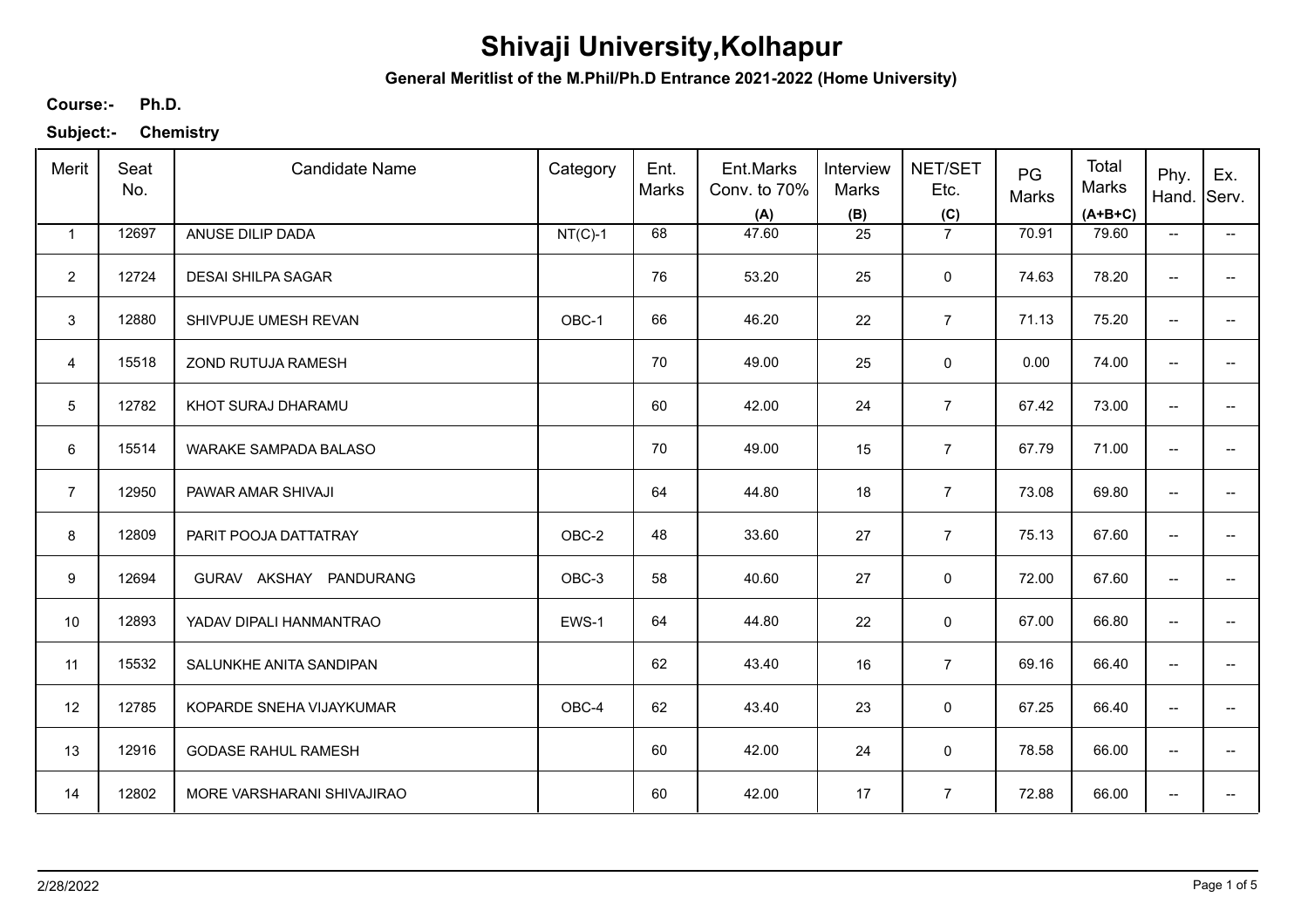**General Meritlist of the M.Phil/Ph.D Entrance 2021-2022 (Home University)**

**Ph.D. Course:-**

| Merit | Seat<br>No. | <b>Candidate Name</b>          | Category | Ent.<br>Marks | Ent.Marks<br>Conv. to 70%<br>(A) | Interview<br>Marks<br>(B) | NET/SET<br>Etc.<br>(C) | PG<br>Marks | Total<br>Marks<br>$(A+B+C)$ | Phy.<br>Hand.                       | Ex.<br>Serv.             |
|-------|-------------|--------------------------------|----------|---------------|----------------------------------|---------------------------|------------------------|-------------|-----------------------------|-------------------------------------|--------------------------|
| 15    | 15505       | PATIL SWATI KEDARPRATAP        |          | 58            | 40.60                            | 25                        | $\mathbf 0$            | 60.46       | 65.60                       | $\overline{\phantom{a}}$            | $\overline{\phantom{a}}$ |
| 16    | 12744       | <b>GHATAGE SWATI DINAKAR</b>   | EWS-2    | 64            | 44.80                            | 13                        | $\overline{7}$         | 73.54       | 64.80                       | $\overline{\phantom{a}}$            | $- -$                    |
| 17    | 15478       | <b>GAVHANE VAIBHAV JOTIRAM</b> | OBC-5    | 56            | 39.20                            | 25                        | $\mathbf 0$            | 72.25       | 64.20                       | $\overline{\phantom{a}}$            | $-$                      |
| 18    | 12719       | CHOUGALE PRATHAMESH SUKHADEV   |          | 60            | 42.00                            | 22                        | $\mathsf 0$            | 61.75       | 64.00                       | $\overline{\phantom{a}}$            | $\overline{\phantom{a}}$ |
| 19    | 12708       | <b>BOTE PRACHI PRAMOD</b>      |          | 54            | 37.80                            | 26                        | 0                      | 69.88       | 63.80                       | $\overline{\phantom{a}}$            | -−                       |
| 20    | 12926       | KULKARNI OMKAR RAJKUMAR        |          | 58            | 40.60                            | 23                        | $\mathbf 0$            | 0.00        | 63.60                       | $\overline{\phantom{a}}$            | $\overline{\phantom{a}}$ |
| 21    | 12765       | KADAM UTTAM DATTATRAYA         |          | 52            | 36.40                            | 20                        | $\overline{7}$         | 60.45       | 63.40                       | $\overline{\phantom{a}}$            | -−                       |
| 22    | 12980       | BHUJABAL GANPATI RAMCHANDRA    |          | 58            | 40.60                            | 14                        | $\overline{7}$         | 72.46       | 61.60                       | $\overline{\phantom{a}}$            | -−                       |
| 23    | 12868       | SDAVAR SONALI PARSHRAM         | EWS-3    | 52            | 36.40                            | 25                        | 0                      | 74.40       | 61.40                       | $\overline{\phantom{a}}$            | $-$                      |
| 24    | 12838       | PATIL SURAJ SANJAY             |          | 60            | 42.00                            | 19                        | $\mathbf 0$            | 75.92       | 61.00                       | $\hspace{0.05cm}$                   |                          |
| 25    | 12917       | HASABE PANKAJ SOPAN            |          | 54            | 37.80                            | 23                        | $\mathsf 0$            | 71.00       | 60.80                       | $\overline{\phantom{a}}$            | $\overline{\phantom{a}}$ |
| 26    | 15501       | PATIL MITALI UNMESH            | OBC-6    | 50            | 35.00                            | 25                        | $\mathbf 0$            | 0.00        | 60.00                       | $\overline{\phantom{m}}$            | -−                       |
| 27    | 12947       | PATIL VAISHALI VILASRAO        |          | 54            | 37.80                            | 15                        | $\overline{7}$         | 66.38       | 59.80                       | $\overline{\phantom{a}}$            | $\overline{\phantom{a}}$ |
| 28    | 12702       | <b>BHOGAN SUHAS NARAYAN</b>    | EWS-4    | 50            | 35.00                            | 16                        | $\overline{7}$         | 68.67       | 58.00                       | $\hspace{0.05cm}$ $\hspace{0.05cm}$ | --                       |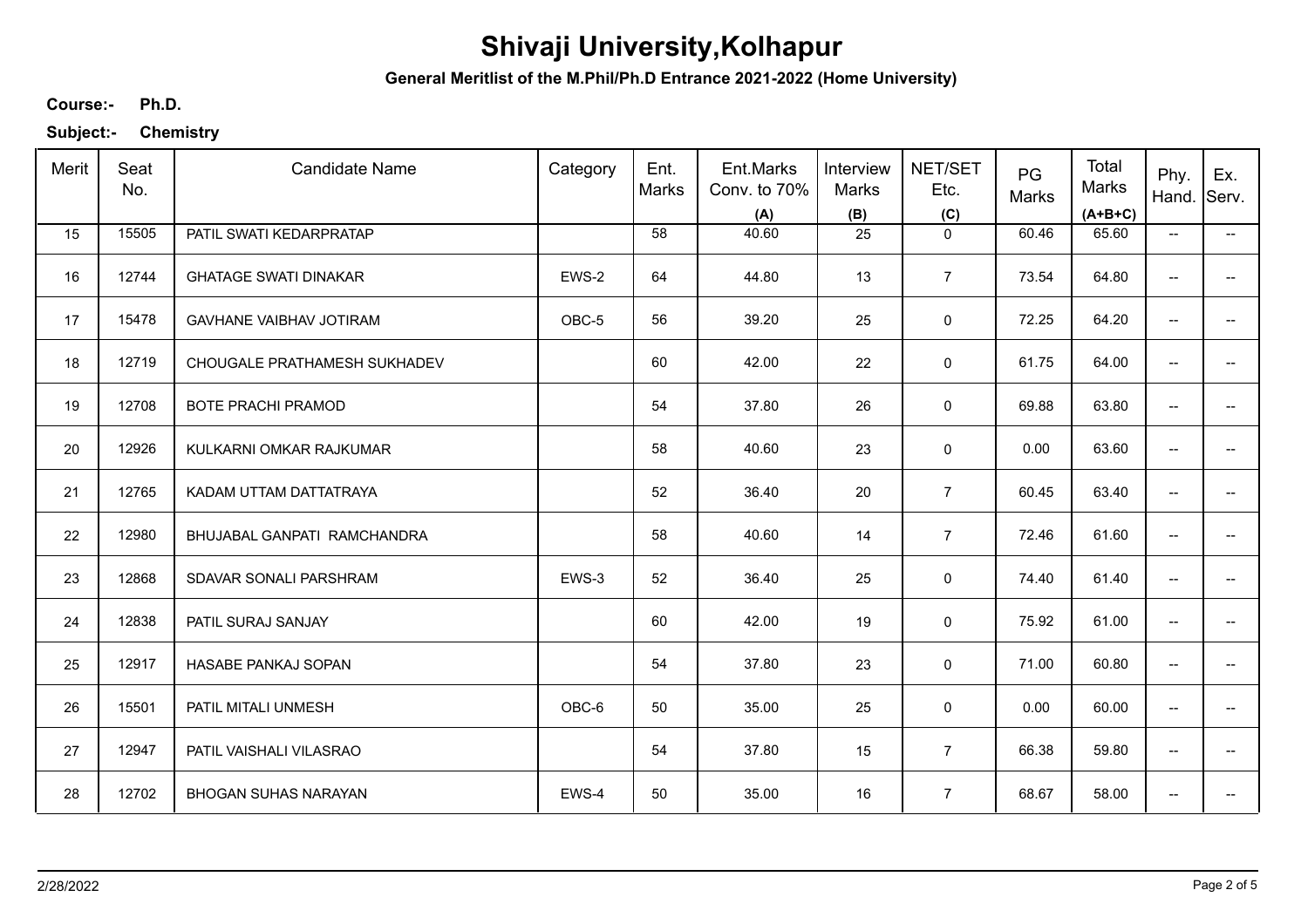**General Meritlist of the M.Phil/Ph.D Entrance 2021-2022 (Home University)**

**Ph.D. Course:-**

| Merit | Seat<br>No. | <b>Candidate Name</b>          | Category    | Ent.<br>Marks | Ent.Marks<br>Conv. to 70%<br>(A) | Interview<br><b>Marks</b><br>(B) | NET/SET<br>Etc.<br>(C) | PG<br>Marks | Total<br>Marks<br>$(A+B+C)$ | Phy.<br>Hand.                       | Ex.<br>Serv.             |
|-------|-------------|--------------------------------|-------------|---------------|----------------------------------|----------------------------------|------------------------|-------------|-----------------------------|-------------------------------------|--------------------------|
| 29    | 12983       | DHAGE NIKETAN DARYAPPA         | OBC-7       | 54            | 37.80                            | 20                               | $\mathsf 0$            |             | 57.80                       | $\overline{\phantom{a}}$            | --                       |
| 30    | 12711       | CHAVAN DHANASHRI MADHUKAR      |             | 58            | 40.60                            | 17                               | $\mathsf 0$            | 72.04       | 57.60                       | $\overline{\phantom{a}}$            |                          |
| 31    | 12889       | THAKAR MINAKSHI ANIKET         | $S.T.-1$    | 48            | 33.60                            | 23                               | 0                      | 63.92       | 56.60                       | $\overline{\phantom{a}}$            | $-$                      |
| 32    | 12913       | DHUMAL SANCHITA MAHESH         | EWS-5       | 56            | 39.20                            | 17                               | 0                      | 65.96       | 56.20                       | $\overline{\phantom{a}}$            |                          |
| 33    | 12967       | <b>WAGHMARE SWATI MANOHAR</b>  | $S.C.-1$    | 62            | 43.40                            | 12                               | $\mathbf 0$            | 65.41       | 55.40                       | $\overline{\phantom{a}}$            | -−                       |
| 34    | 15504       | PATIL SUSMITA PRAMOD           |             | 56            | 39.20                            | 16                               | 0                      | 76.50       | 55.20                       | $\overline{\phantom{a}}$            | -−                       |
| 35    | 12742       | <b>GEJAGE RASIKA RAMESH</b>    | $S.C.-2$    | 60            | 42.00                            | 13                               | 0                      |             | 55.00                       | $\overline{\phantom{a}}$            | --                       |
| 36    | 15491       | <b>LAD SUMIT SANJAY</b>        |             | 58            | 40.60                            | 14                               | 0                      | 67.42       | 54.60                       | $\overline{\phantom{a}}$            |                          |
| 37    | 12884       | SURYAWANSHI DINESH RAJARAM     | $S.C.-3$    | 48            | 33.60                            | 21                               | $\mathbf 0$            | 65.00       | 54.60                       | $\overline{\phantom{a}}$            |                          |
| 38    | 12721       | DANDGE PRAFULL BABULAL         | $S.C.-4$    | 46            | 32.20                            | 22                               | $\pmb{0}$              | 68.33       | 54.20                       | $\overline{\phantom{a}}$            |                          |
| 39    | 12904       | BHAMBURE PRAVIN BHASKARRAO     | OBC-8       | 46            | 32.20                            | 22                               | $\mathsf 0$            | 58.25       | 54.20                       | $\overline{\phantom{a}}$            | $\overline{\phantom{a}}$ |
| 40    | 12920       | JADHAV SURAJ DAGADU            | $V.J.(A)-1$ | 48            | 33.60                            | 20                               | 0                      | 66.92       | 53.60                       | $\overline{\phantom{m}}$            | --                       |
| 41    | 15481       | <b>GURAV GEETANJALI MAHESH</b> | OBC-9       | 58            | 40.60                            | 13                               | 0                      | 63.21       | 53.60                       | $\overline{\phantom{a}}$            | $\overline{\phantom{a}}$ |
| 42    | 15534       | WAGHMARE PUSHPANJALI RAJENDRA  | EWS-6       | 48            | 33.60                            | 20                               | $\mathbf 0$            | 57.05       | 53.60                       | $\hspace{0.05cm}$ $\hspace{0.05cm}$ | --                       |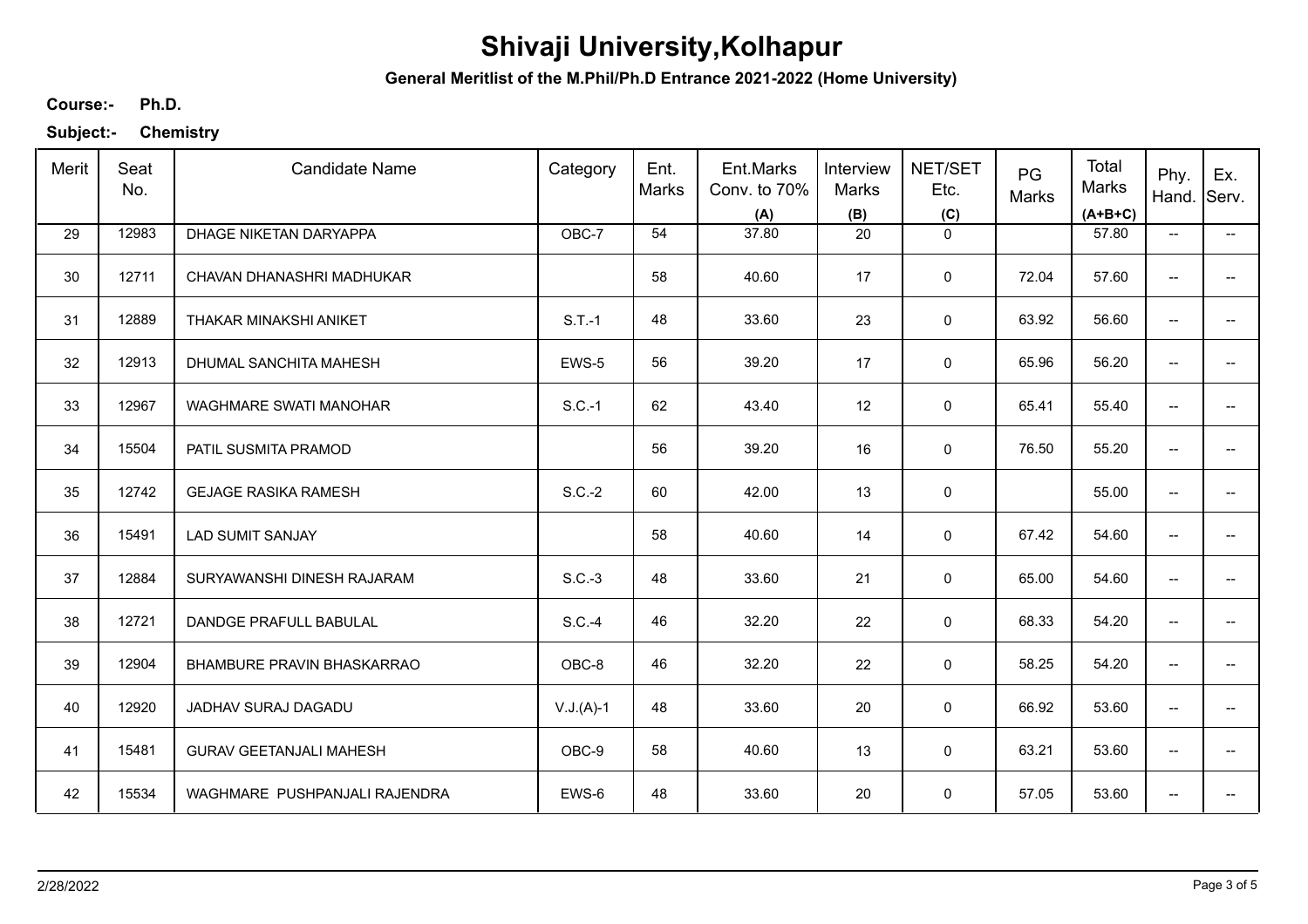**General Meritlist of the M.Phil/Ph.D Entrance 2021-2022 (Home University)**

**Ph.D. Course:-**

| Merit | Seat<br>No. | <b>Candidate Name</b>            | Category      | Ent.<br>Marks | Ent.Marks<br>Conv. to 70%<br>(A) | Interview<br>Marks<br>(B) | NET/SET<br>Etc.<br>(C) | PG<br>Marks | Total<br>Marks<br>$(A+B+C)$ | Phy.<br>Hand.                                     | Ex.<br>Serv.             |
|-------|-------------|----------------------------------|---------------|---------------|----------------------------------|---------------------------|------------------------|-------------|-----------------------------|---------------------------------------------------|--------------------------|
| 43    | 12790       | KURADE SUDHIR SARJERAO           |               | 56            | 39.20                            | 14                        | $\mathbf 0$            | 65.70       | 53.20                       | $\overline{\phantom{a}}$                          | $\overline{\phantom{a}}$ |
| 44    | 12734       | DHUMAL RESHMA TANAJI             |               | 54            | 37.80                            | 15                        | 0                      | 74.58       | 52.80                       | $\overline{\phantom{a}}$                          | $- -$                    |
| 45    | 12907       | <b>BHOSALE PRIYANKA ABHIJEET</b> |               | 54            | 37.80                            | 15                        | $\mathsf 0$            | 68.95       | 52.80                       | $\overline{\phantom{a}}$                          | $-$                      |
| 46    | 15498       | PANDE AJINKYA KRUSHNA            | EWS-7         | 54            | 37.80                            | 15                        | $\mathsf 0$            | 60.88       | 52.80                       | $\overline{\phantom{a}}$                          | $\overline{\phantom{a}}$ |
| 47    | 12812       | PATIL ASHWINI ANANDRAO           | EWS-8         | 50            | 35.00                            | 17                        | 0                      | 73.50       | 52.00                       | $\overline{\phantom{a}}$                          | -−                       |
| 48    | 12866       | SAWANT SHAMAL SHANKAR            |               | 54            | 37.80                            | 14                        | $\mathbf 0$            | 72.91       | 51.80                       | $\overline{\phantom{a}}$                          | $\overline{\phantom{a}}$ |
| 49    | 15507       | RATHOD SUJATA LAXMAN             | $V.J.(A)-2$   | 54            | 37.80                            | 14                        | 0                      | 57.83       | 51.80                       | $\overline{\phantom{a}}$                          | -−                       |
| 50    | 12775       | KAMBLE SHITAL MOHAN              | $S.C.-5$      | 54            | 37.80                            | 13                        | $\mathsf 0$            | 63.25       | 50.80                       | $\overline{\phantom{a}}$                          | -−                       |
| 51    | 15543       | SAYYAD ASAMA RIYAJ               |               | 50            | 35.00                            | 15                        | 0                      | 75.33       | 50.00                       | $\overline{\phantom{a}}$                          | -−                       |
| 52    | 15533       | SALUNKHE SNEHA RAMCHANDRA        | EWS-9         | 50            | 35.00                            | 14                        | $\mathsf 0$            | 73.13       | 49.00                       | $\hspace{0.05cm}-\hspace{0.05cm}-\hspace{0.05cm}$ | $-$                      |
| 53    | 12873       | SHIKHARE KARISHMA VILAS          | <b>EWS-10</b> | 50            | 35.00                            | 14                        | $\mathsf 0$            | 65.38       | 49.00                       | $\overline{\phantom{a}}$                          | $\overline{\phantom{a}}$ |
| 54    | 13006       | KUMBHAR POONAM RAMCHANDRA        |               | 50            | 35.00                            | 14                        | $\mathbf 0$            | 64.17       | 49.00                       | $\overline{\phantom{m}}$                          | -−                       |
| 55    | 12772       | KAMBLE PRADNYA BABAN             | $S.C.-6$      | 50            | 35.00                            | 14                        | 0                      | 63.00       | 49.00                       | $\overline{\phantom{a}}$                          | $\overline{\phantom{a}}$ |
| 56    | 15526       | LOKHANDE PARMESHWAR TANAJI       | $NT(C)-2$     | 50            | 35.00                            | 14                        | $\mathbf 0$            | 62.82       | 49.00                       | $\hspace{0.05cm}$ $\hspace{0.05cm}$               | --                       |